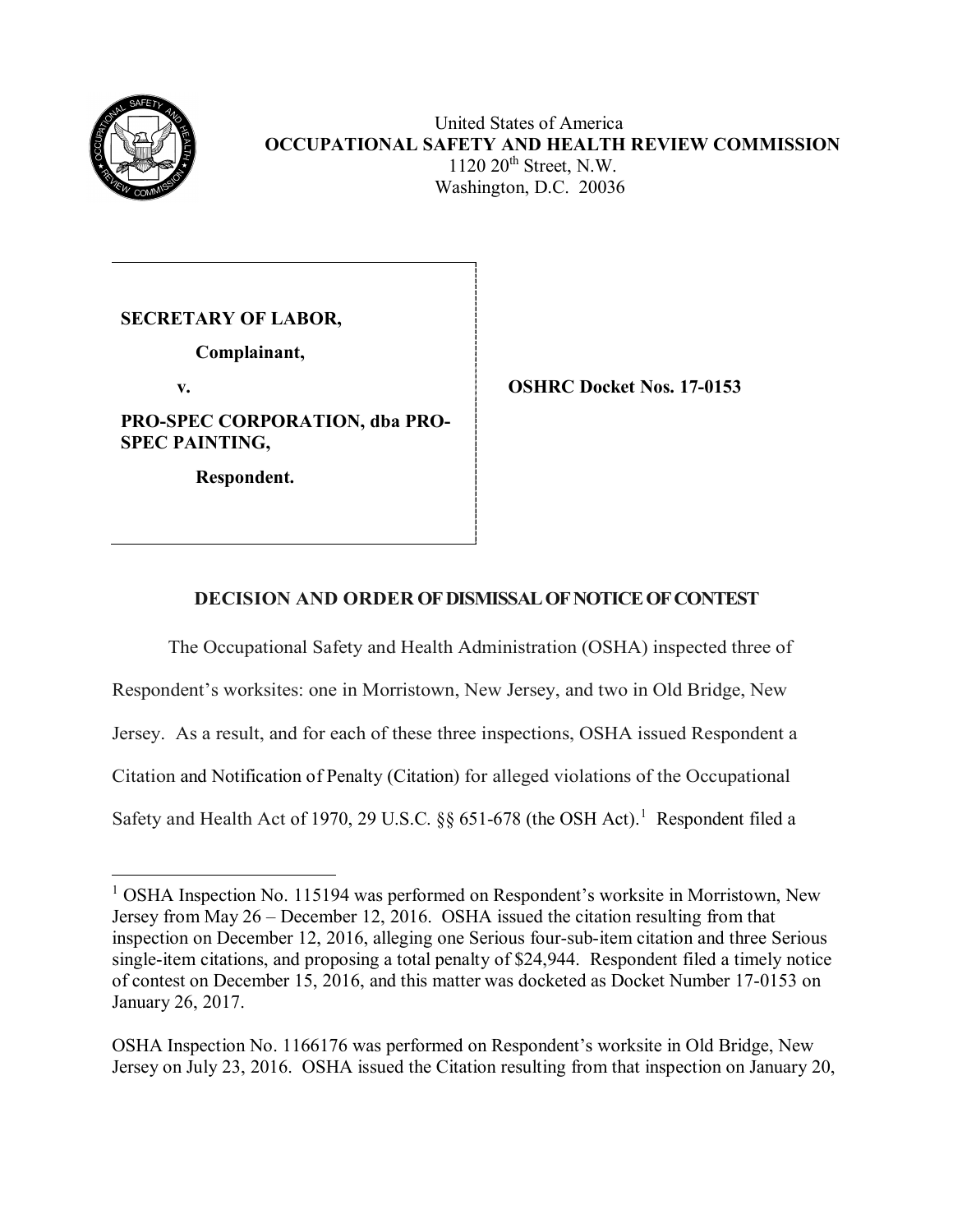timely notice of contest for each of these three Citations, bringing these matters before the Occupational Safety and Health Review Commission (Commission).<sup>[2](#page-1-0)</sup> The parties agree, and the record establishes, that the Commission has jurisdiction over this matter and Respondent is covered under the Act.<sup>[3](#page-1-1)</sup> (Complaints at  $\P$  1, 2 & 3; Answers at  $\P$  1, 2 & 3).

These cases have not progressed past the pre-hearing stage. Indeed, Respondent has not fully cooperated with pre-hearing procedures due to bankruptcy proceedings, according to Respondent. *See* Respondent Letter dated July 28, 2017. The undersigned has issued several orders to keep these matters moving. *See* Order to File Answer (August 8, 2017); Order Granting Complainant's Motion to Compel and Deeming Complainant's First Requests for Admissions Admitted (December 6, 2017); Order Denying Respondent's Motion and Request for an Extension of Time to Comply with the Submission of Documents and Interrogatories, and Denying Respondent's Motion for Reconsideration to Extend Time to Answer the Secretary's First Request for Admissions (January 9, 2018).

2017, alleging three serious single-item citations, and proposing a total penalty of \$11,589. Respondent filed a timely notice of contest on January 27, 2017, and this matter was docketed as Docket Number 17-0200 on February 2, 2017.

 $\overline{a}$ 

OSHA Inspection No. 1165173 was performed on Respondent's worksite in Old Bridge, New Jersey from July 27, 2016 to January 20, 2017. OSHA issued the Citation resulting from that inspection on January 26, 2017, alleging one serious four-item citation, and proposing a total penalty of \$15,936. Respondent filed a notice of contest for this Citation on January 27, 2017, and this matter was docketed as Docket Number 17-0201 on February 2, 2017.

<span id="page-1-0"></span> $2$  It is noted that Respondent addressed all three of these docket numbers in a pleading on July 28, 2017. Since then, the undersigned has issued orders addressing all three of these docket numbers together.

<span id="page-1-1"></span> $3$  Each of these Citations were docketed at the Commission individually, per inspection. The Secretary filed individual Complaints in each of these three matters, all certifying jurisdiction in this matter. (Complaints at  $\P$  1, 2 & 3.) After being ordered to file an Answer for each case, Respondent filed three individual Answers, on August 18, 2017, addressing all three Complaints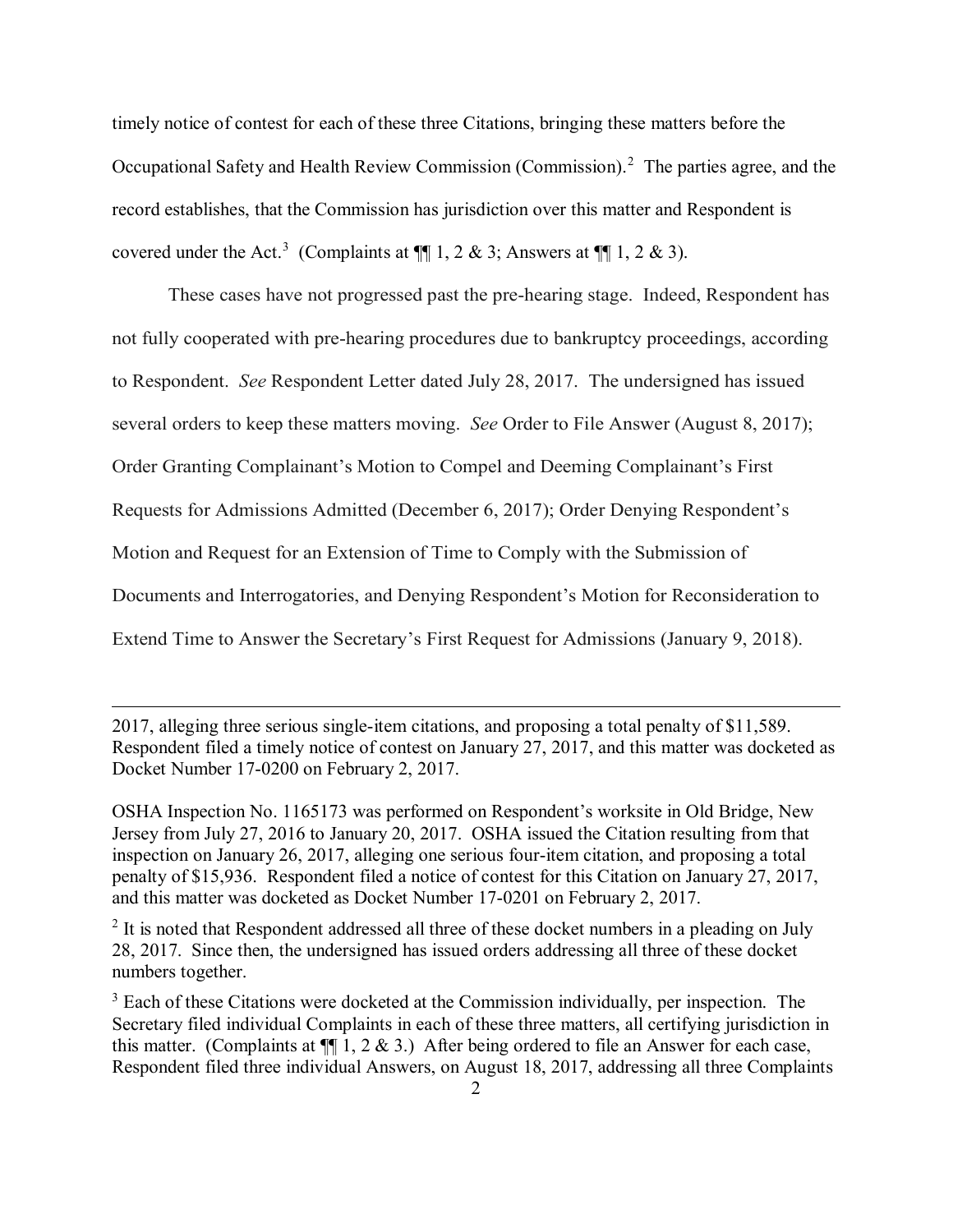The Secretary filed the subject motion, Motion for Sanctions Pursuant to

Commission Rule 52(f) ("Motion for Sanctions") on January 5, 2018. Respondent filed a Response to Motion for Sanctions on January 17, 2018 ("Respondent's Response"). On January 19, 2018, the Secretary filed a Reply Brief in Opposition to Respondent's Request to Assign These Matters to Simplified Proceedings ("Secretary's Reply"). As set forth below, the undersigned GRANTS the Secretary's Motion for Sanctions. Respondent's notice of contest for the above-captioned matter is DISMISSED, each Citation is AFFIRMED and each proposed penalty is ASSESSED as proposed.

#### **Background**

The hearings for these matters are scheduled to commence on February 26, 2018. Discovery was to be completed in these matters by January 8, 2018. In his Motion for Sanctions, filed January 5, the Secretary requests that these cases be dismissed because Respondent has allegedly failed to comply with its discovery obligations and, as a result, Respondent's failure has "deprived the Secretary of the opportunity to prepare for trial." (Motion for Sanctions at 4.) Additionally, the Secretary claims that Respondent has displayed willful and contumacious conduct by (1) failing to respond to discovery, (2) failing to meet and confer with the Secretary, and (3) disregarding the December 6, 2017 Order to Compel. (Motion for Sanctions at 6.)

In Respondent's Response, filed January 17, Respondent "respectfully objects to the General Secretary's assertion that the Respondent 'refused' at any time to comply with the Commission's Orders." (Respondent's Response at 1.) Respondent also states that:

for these matters. In its Answers, Respondent admits that it is an employer as defined in the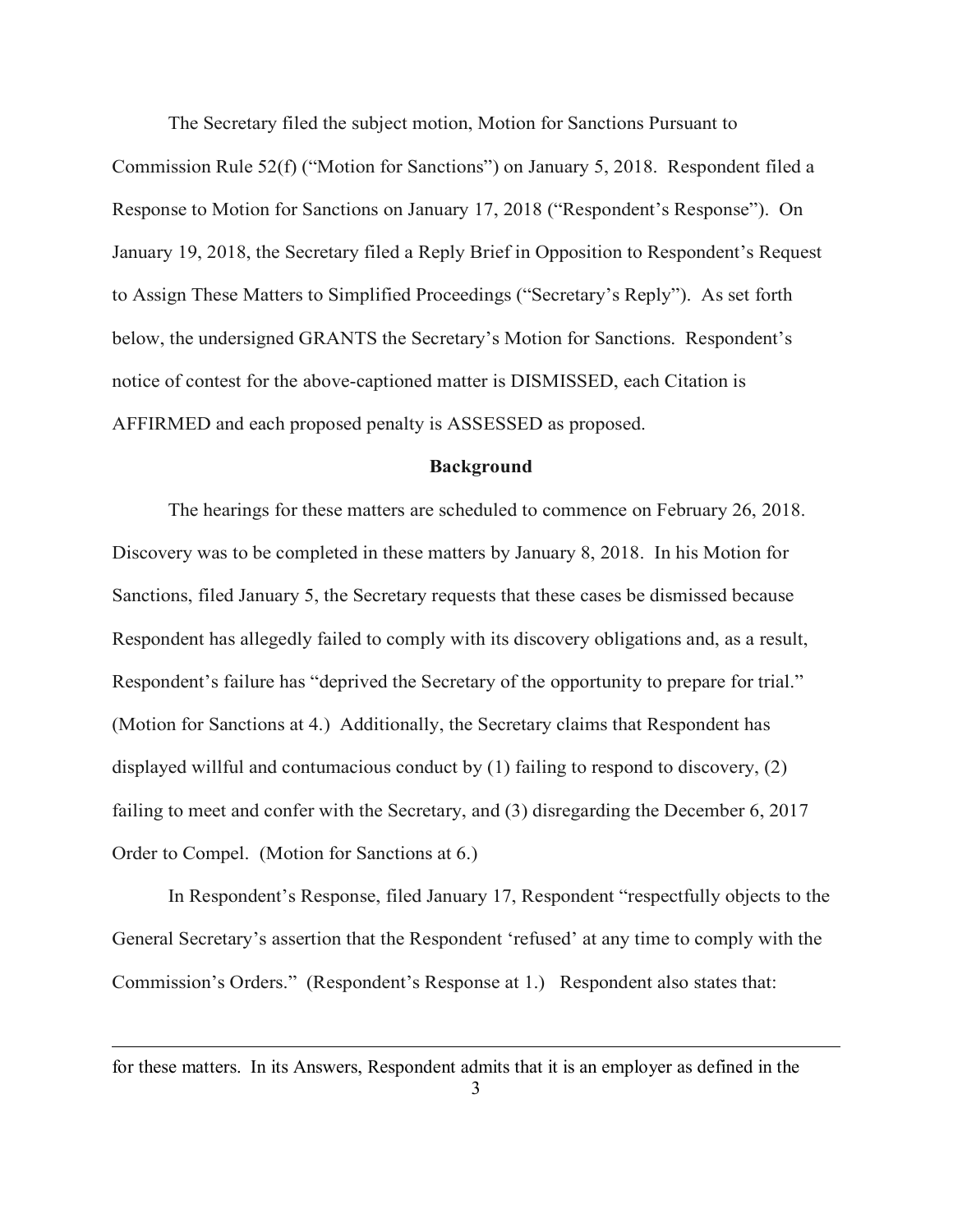The General Secretary and this Commission are fully aware that on July 31, 2017 Respondent filed a Petition for Bankruptcy in the U.S. Bankruptcy Court. The Secretary and the Commission are fully aware that Respondent lacks basic financial resources to staff, respond and to participate in any meaningful way in these and other matters that are before the Review Commission.

(Respondent at 1-2) (emphasis added). Respondent then requests that this matter be

"reverted" to Simplified Proceedings, or in the alternative, that "the Commission to rule in

favor of Respondent's motion to extend the maximum permissible time necessary to enable

participation of the Respondent to provide evidence that a 10-foot wide doorway was

installed in the Cedar Knolls Tank and that no painters ever sandblasted and that they were

simply operating a machine." (Response at 2.) Respondent further claims:

Basic facts that the Secretary is aware of may enable and encourage discussions that could lead to a settlement or hearing that might accomplish the Commission's goal and enable the most basic level of fairness to the Respondent. The Secretary prevails by the perpetuation of the General Secretary's lie and misrepresentations when the Commission rules in favor of the Secretary's Motion for Sanctions which results in another one-sided hearing with no opportunity for the Respondent to present evidence.

(Response at 2-3.)

In his Reply, the Secretary states, correctly, that these matters had never been

requested to be placed, or placed at all, in Simplified Proceedings. (Secretary's Reply at 2

n.1). The Secretary then argues that Respondent's request to place these matters in

Simplified Proceedings is untimely, and unsuitable, according to the Commission's Rules at

29 C.F.R. §§ 2200.201(a), 203(b) ("Simplified Proceedings").

## **Discussion**

OSH Act. (Answers at  $\P$ [1, 2 & 3.)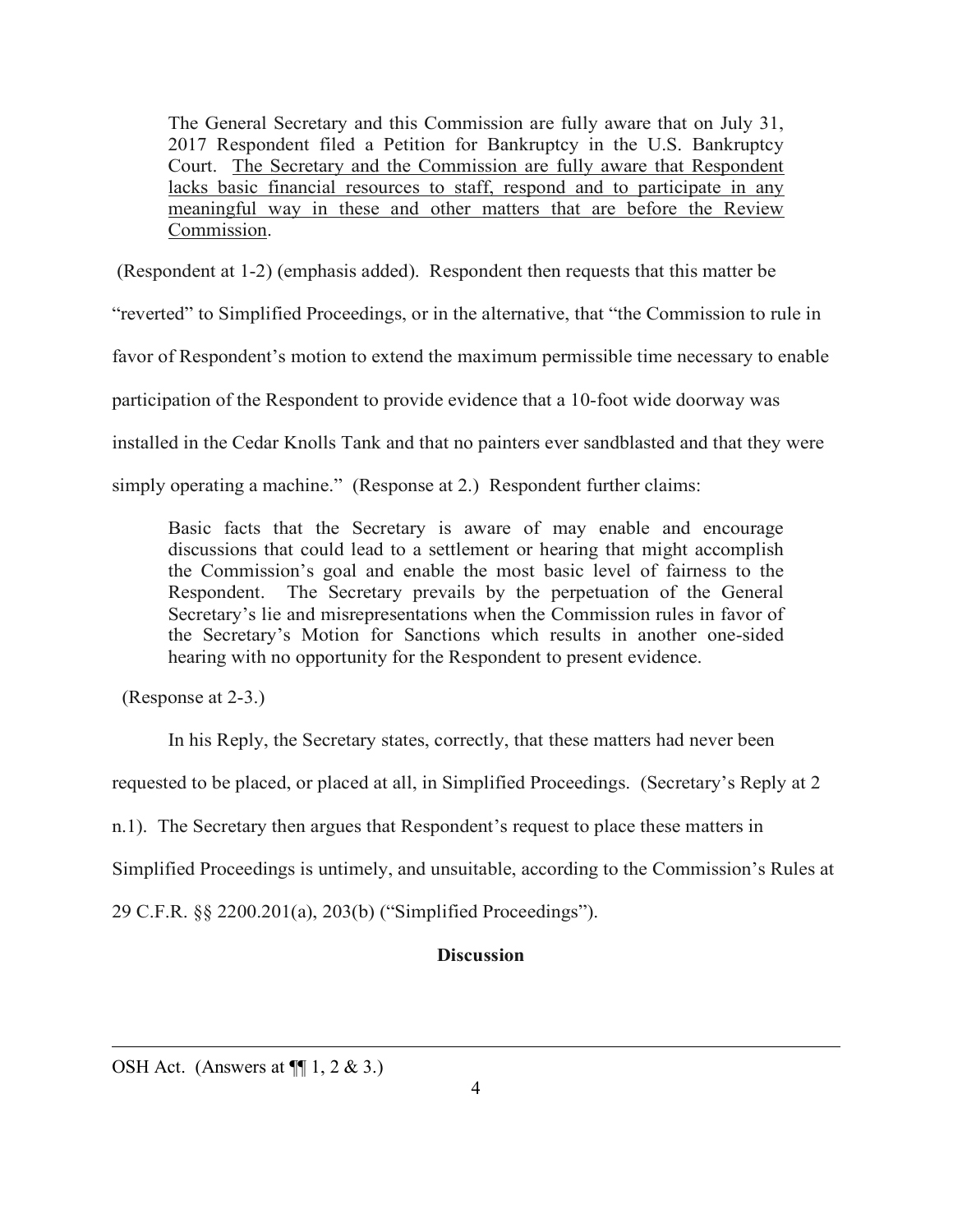Commission judges have a duty "to assure that the facts are fully elicited, to adjudicate all issues, and avoid delay." 29 C.F.R. § 2200.67. To carry out this duty, Commission Rule  $67(m)$ , 29 C.F.R. § 2200.67(m), authorizes judges to take any action necessary (as long as it authorized by the Commission Rules). The Commission's prehearing procedures aid in the early formulation of issues, which benefits all parties during trial preparation as well as resulting in the more efficient use of Commission resources at both the hearing and review stages. *Architectural Glass & Metal Co.*, 19 BNA OSHC 1546, 1547 (No. 00-0389, 2001). The imposition of appropriate sanctions is important to ensure compliance with prehearing procedures and to permit the fair and efficient adjudication of cases. *Id.*

Default judgments may be appropriate when a party fails to comply with an order compelling discovery. 29 C.F.R. § 2200.52(f) (sanctions for failing to comply with discovery requirements); 29 C.F.R. § 2200.101(a) (default appropriate when a party fails to proceed as provided by the Commission Rules or as required by a judge); *see also St. Lawrence Food Corp.*, 21 BNA OSHC 1467, 1472 (Nos. 04-1734 & 04-1735, 2006). Judges have very broad discretion to impose sanctions for noncompliance with orders or the Commission Rules. *See Sealtite Corp*., 15 BNA OSHC 1130, 1134 (No. 88-1431, 1991) (affirming the sanction of dismissal). Still, dismissal is considered too harsh a sanction for failing to comply with certain prehearing orders unless the record shows contumacious conduct by the noncomplying party, prejudice to the opposing party, or a pattern of disregard for Commission proceedings. *Architectural Glass & Metal Co.*, 19 BNA OSHC at 1547 (re-instating a notice of contest when party failed to attend a single meeting when the party did not receive appropriate notice of the meeting). Failing to comply with Commission Rules and orders so as to delay proceedings may constitute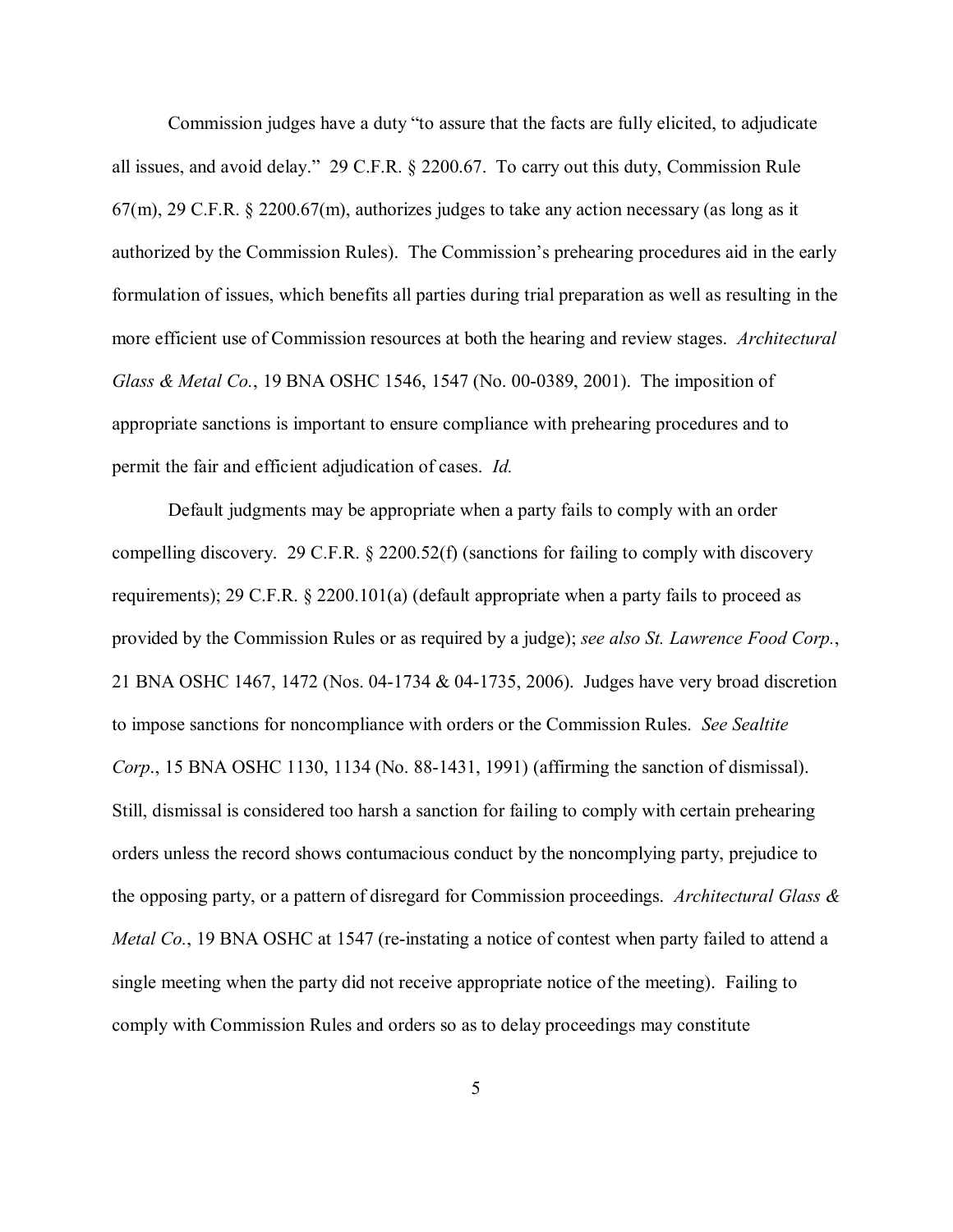contumacious conduct. *Carson Concrete Corp. v. Sec'y of Labor,* 21 BNA OSHC 1393, 168

Fed. Appx. 543 (3d Cir. 2006) (unpublished) (upholding default judgment for OSH Act

violations when employer sought to disavow admission provided during discovery until a few

days before trial).

The Secretary claims that Respondent violated the undersigned's December 6, 2017

Order to Compel. Respondent denies that it "refused" to comply with this Order. The Order to

Compel directed the following:

(1) Respondent shall produce all documents in its possession responsive to the Secretary's First Request for Production of Documents in such manner as required by 29 C.F.R. § 2200.53 no later than fourteen (14) days from the date of this Order for each of the above three matters;

(2) Respondent shall provide written answers to the Secretary's First Set of Interrogatories in such manner as required by 29 C.F.R. § 2200.55 no later than fourteen (14) days from the date of this Order for each of the above three matters[.]

Order to Compel at 2. It is now well past 14 days of the December 6, 2017 Order to Compel. It is undisputed that Respondent has not produced all responsive documents, and has not provided written answers, to the Secretary as directed in the Order to Compel. Respondent has violated the Order to Compel. Respondent has failed to proceed as required by Commission Rules and the Order to Compel. *See* 29 C.F.R. § 2200.52(f)(4) (authorizing judges to issue a judgment of default when a party refuses or obstructs discovery).

Additionally, Respondent does not dispute that the Secretary's ability to prepare for trial has been impaired and prejudiced by its failure to respond to the Discovery Requests and comply with the Order to Compel. *See e.g., Adriana Intern. Corp. v. Thoeren,* 913 F.2d 1406, 1412 (9th Cir. 1999) (upholding dismissal as a sanction for discovery abuses); *Wanderer v. Johnston*, 910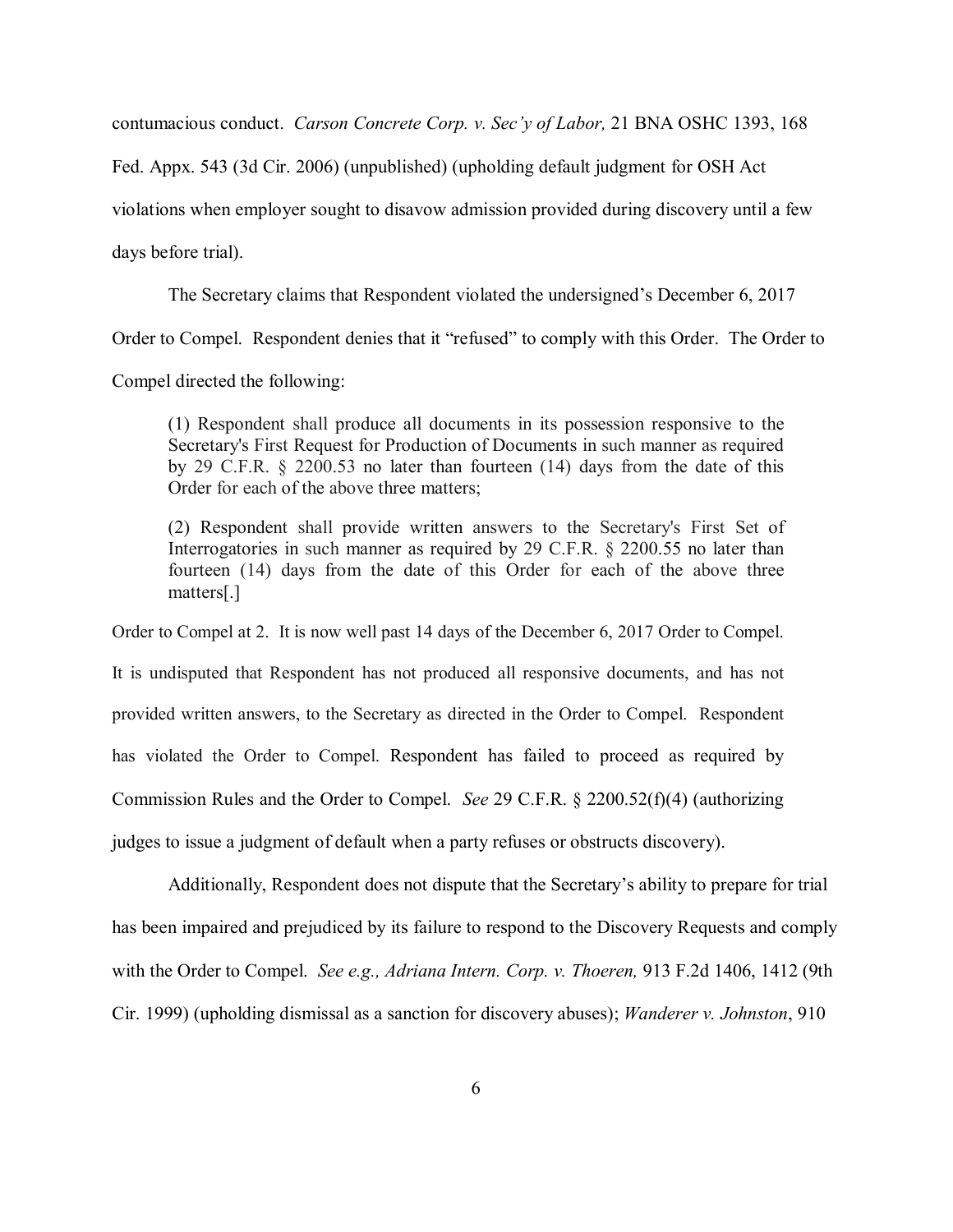F.2d 652, 655 (9th Cir. 1990) (upholding the sanction of default and concluding that when defendants fail to produce any evidence, "prejudice is palpable").

It is noted that Respondent elected not to be represented by counsel.<sup>[4](#page-6-0)</sup> Not having counsel, does not obviate a party's obligation to engage in discovery. All litigants, including those declining to hire counsel, must obey orders and to permit and respond to discovery as required by the Commission Rules. *See JGB LLC,* 21 BNA OSHC 1402, 1403 (No. 04-2153, 2006) (vacating direction for review when unrepresented party failed to respond to a briefing notice); *Swimmer v. IRS,* 811 F.2d 1343, 1345 (9th Cir. 1987) ("Ignorance of court rules does not constitute excusable neglect, even if the litigant appears *pro se*"). An unrepresented employer must "exercise reasonable diligence in the legal proceedings" and "must follow the rules and file responses to a judge's orders, or suffer the consequences, which can include dismissal of the notice of contest." *Wentzel d/b/a N.E.E.T. Builders*, 16 BNA OSHC 1475, 1476 (No. 92-2696, 1993) (citations omitted). Still, the undersigned recognizes that sometimes unrepresented employers "can fail to grasp exactly what [it] is being asked to do." *Id .* Thus, where an employer has a substantial reason for having failed to comply with a discovery order, and where the employer's conduct also does not indicate disrespect toward the judge, the failure to comply may not necessarily be an indication of bad faith or contumacious conduct. *Id.*

In these matters, however, Respondent's failure to participate in discovery has not been a matter of innocent oversight or inadvertence. Here, there has been no response to the Discovery Requests as set out in the Order to Compel, and Respondent admits:

<span id="page-6-0"></span><sup>&</sup>lt;sup>4</sup> The undersigned notes that employers of limited means who hire counsel and successfully contest a citation can recover attorney fees and other expenses under the Equal Access to Justice Act, 5 U.S.C. § 504. *See* 29 C.F.R. § 2204.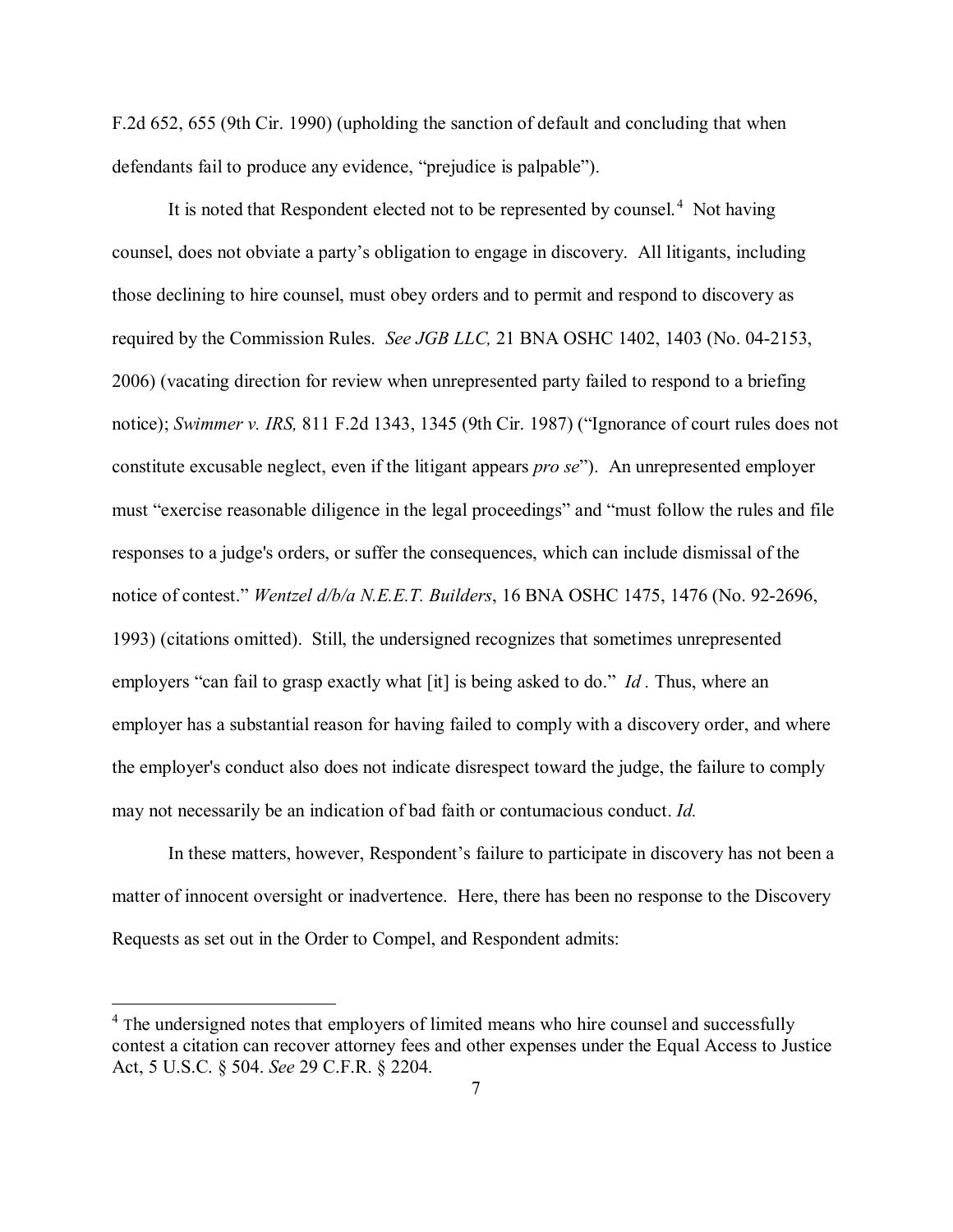The Secretary and the Commission are fully aware that Respondent lacks basic financial resources to staff, respond and to participate in any meaningful way in these and other matters that are before the Review Commission.

(Respondent at 1-2). Respondent makes no claims about not receiving or understanding any of the Discovery Requests or any of the undersigned's prior communications and orders. *See Philadelphia Constr. Equip., Inc.*, 16 BNA OSHC 1128, 1131 (No. 92-889, 1993) (affirming dismissal when the party did not deny the facts showing a pattern of disregard for Commission proceedings). Respondent has also been given several extensions of time to respond to the Discovery Requests. This is not a situation involving less then fulsome disclosure or one where the substantive response was adequate even if there were procedural errors. *Cf. Wentzel*, 16 BNA OSHC at 1476 (re-instating a notice of contest when employer answered each interrogatory and document request briefly); *Arkansas Abatement Servs. Corp.*, 17 BNA OSHC 1163 (No. 94- 2210, 1995) (excusing unrepresented party's mailings to the wrong location).

Despite Respondent's assertions that, due to its bankruptcy proceedings, it cannot participate in "any meaningful way in this matter or any other matters before the Commission," the undersigned takes judicial notice of Respondent's participation in its other Commission cases presently before the Commission: Docket Numbers 16-1747 and 17-012[5](#page-7-0).<sup>5</sup> See United States v. *Jones,* 29 F.3d 1549, 1553 (11th Cir. 1994) ("[A] court may take notice of another court's order only for the limited purpose of recognizing the 'judicial act' that the order represents or the subject matter of the litigation."); *Liberty Mutual Ins. Co. v. Rotches Pork Packers, Inc.*,*,* 969 F.2d 1384, 1388 (2d Cir. 1992) ("A court may take judicial notice of a document filed in another court 'not for the truth of the matters asserted in the other litigation, but rather to establish the

<span id="page-7-0"></span><sup>&</sup>lt;sup>5</sup> In contrast to the matters at issue here, Docket Numbers 16-1747 and 17-0125 had at one time been placed temporarily on the Simplified Proceedings track.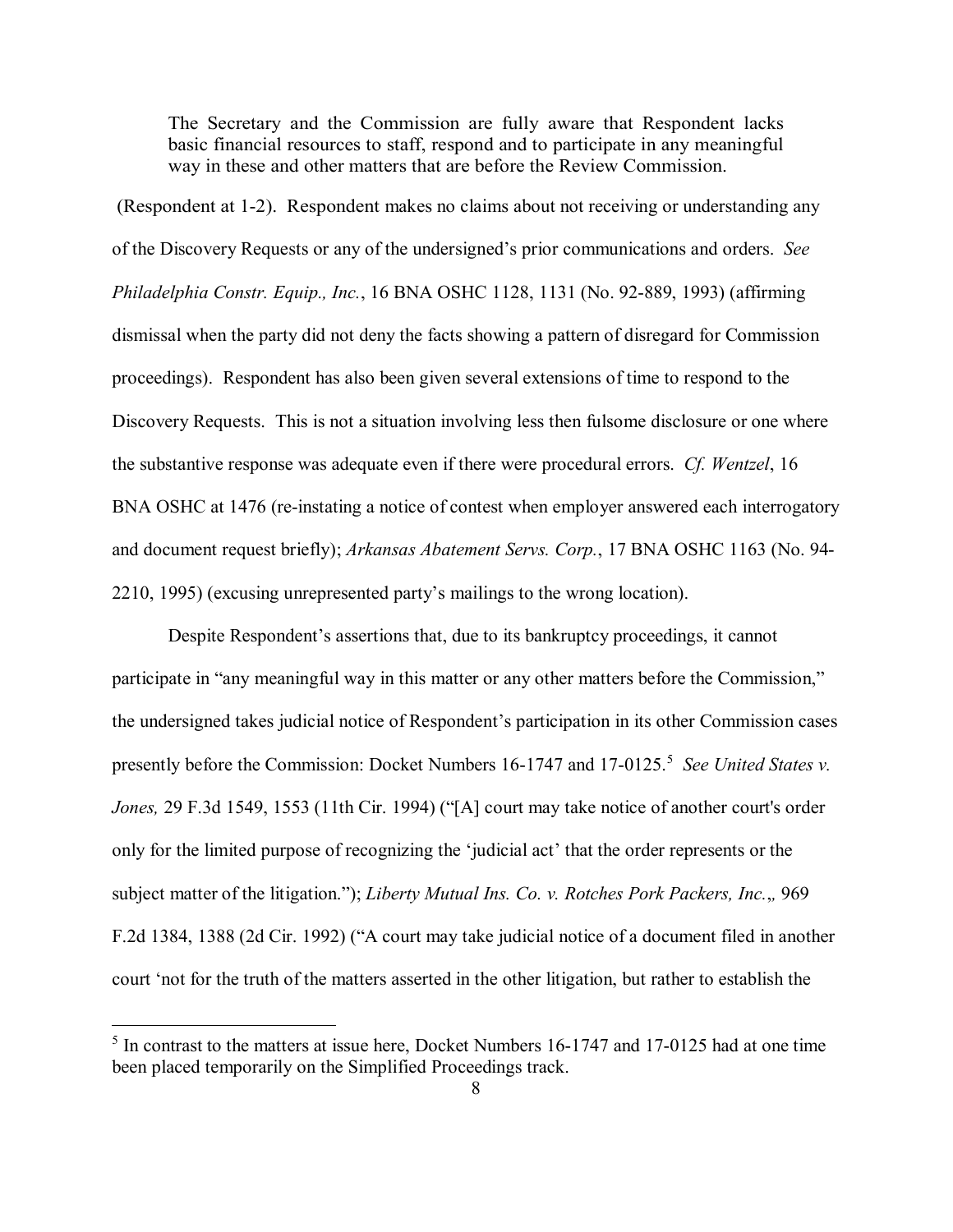fact of such litigation and related filings.' ") (quoting *Kramer v. Time Warner, Inc.,* 937 F.2d 767, 774 (2d Cir.1991)); *Wyatt v Terhune,* 315 F. 3d 1108, 1114 n.5 (9th Cir. 2003) ("Judicial notice is limited, however, to the existence and terms of the judicial record; it does not extend to the truth of statements quoted in the record, or to factual findings."). In these other dockets, Respondent participated meaningfully enough in the pre-hearing proceedings to make it through the hearings, which were held on December 5, 2017 and which Respondent attended. Under these circumstances, the undersigned finds that Respondent is familiar with Commission procedures and the procedural requirements under which it is obligated.

Respondent has been repeatedly informed in these matters that bankruptcy proceedings do not stay these Commission proceedings. The undersigned provided explicit written warnings to Respondent informing it that the failure to appropriately and timely respond may result in Respondent being held in default and the dismissal of its Notice of Contest, the affirmance of the allegations set forth in the Complaint, and imposition of penalties. Instead, in the Respondent's Response, Respondent has again used the bankruptcy proceedings to request Simplified Proceedings or, in the alternative, yet another extension. First of all, these requests do not address, at all, the Secretary's claims in his Motion for Sanctions. Secondly, these requests are denied because, as correctly pointed out by the Secretary: (1) Respondent's request for Simplified Proceedings is untimely, (2) Respondent had the opportunity under the Commission's rules to request Simplified Proceedings when these cases were docketed, but chose not to, and (3) these cases are not suitable for Simplified Proceedings.

Finally, the undersigned finds the requests in Respondent's Response to be yet another stalling tactic by the Respondent, and therefore, they add to the pattern of contumacious conduct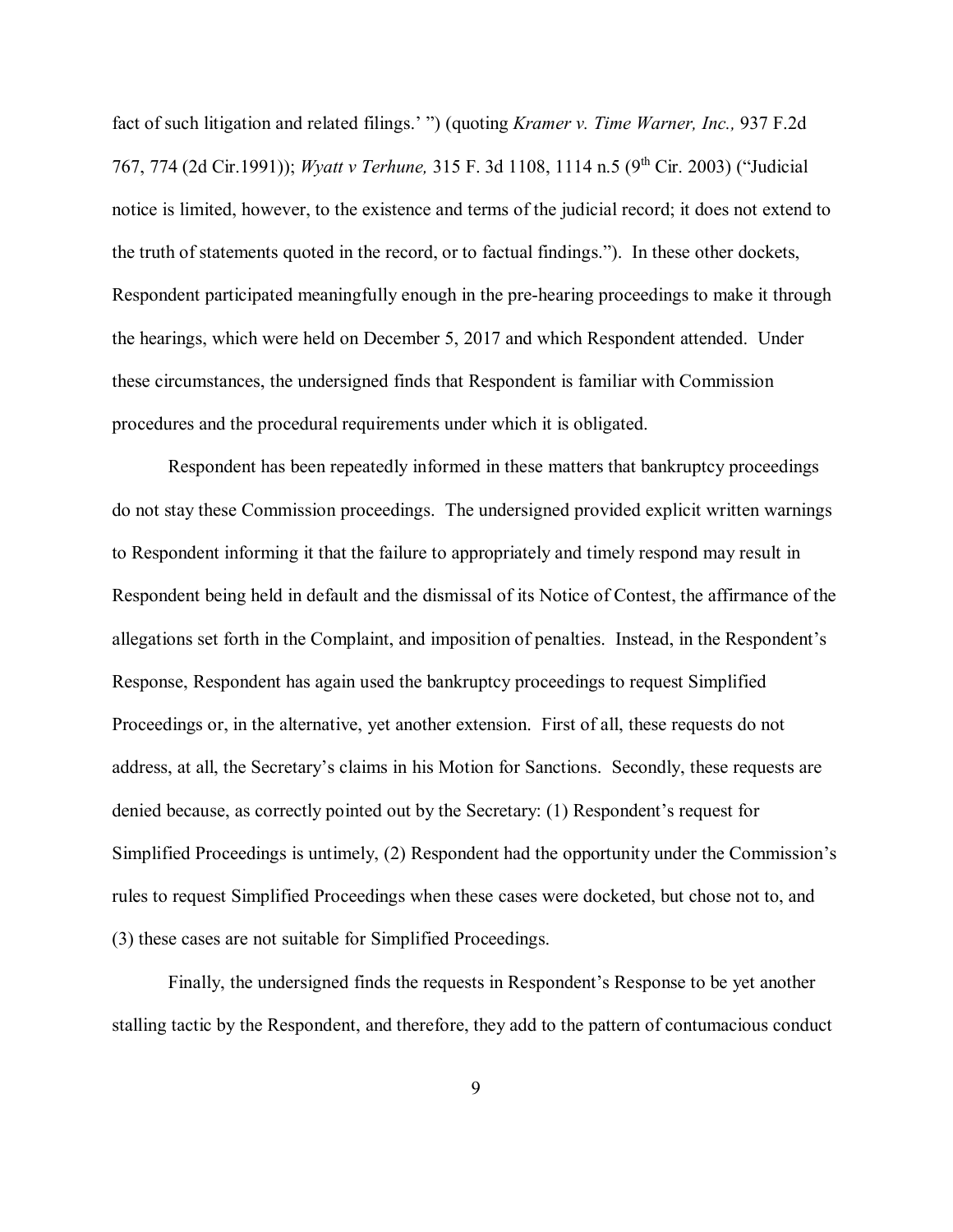displayed by Respondent designed to stall these proceedings. These tactics must stop. The purpose of this extreme sanction under Commission Rule  $52(f)$  is to penalize those who warrant such punishment and to deter those who may be tempted to act similarly without such punishment. *Organik Kimya San ve Tic AS vs International Trade Commission*, 848 F.3d 994, 1004 (Fed. Cir. 2017) (regarding Federal Rule of Civil Procedure 37(b)) citing *Nat'l Hockey League v. Metro. Hockey Club, Inc.*, 427 U.S. 639, 642–43 (1976).

The undersigned recognizes that a party has a strong interest in adjudicating its case on the merits. *See e.g., Nealey v. Transportacion Maritima Mexicana, S.A.,* 662 F.2d 1275, 1280 (9th Cir. 1980). However, the Commission has limited resources and a "strong interest in preserving the integrity of its orders as well as deterring future misconduct." *Carson,* 21 BNA OSHC at 1395-96; *Trinity Indus., Inc.*, 15 BNA OSHC 1579, 1583 (No. 88-1545, 1991) (consolidated). The Commission adequately conveyed due notice to Respondent of its procedural rights and provided sufficient warning that its failure to comply with orders could result in the dismissal of its Notices of Contest and it being held in default. Respondent's contumacious and prejudicial conduct warrants the sanction of dismissal under Commission Rule 52(f)(4), 29 C.F.R. § 2200.52(f)(4).

Consequently, for the reasons set forth above, the Secretary's Motion is **GRANTED**. Respondent's notice of contest for Commission docket number 17-0153 is DISMISSED.

#### **ORDER**

**For Docket Number 17-0153, arising out of OSHA inspection 1151294:**